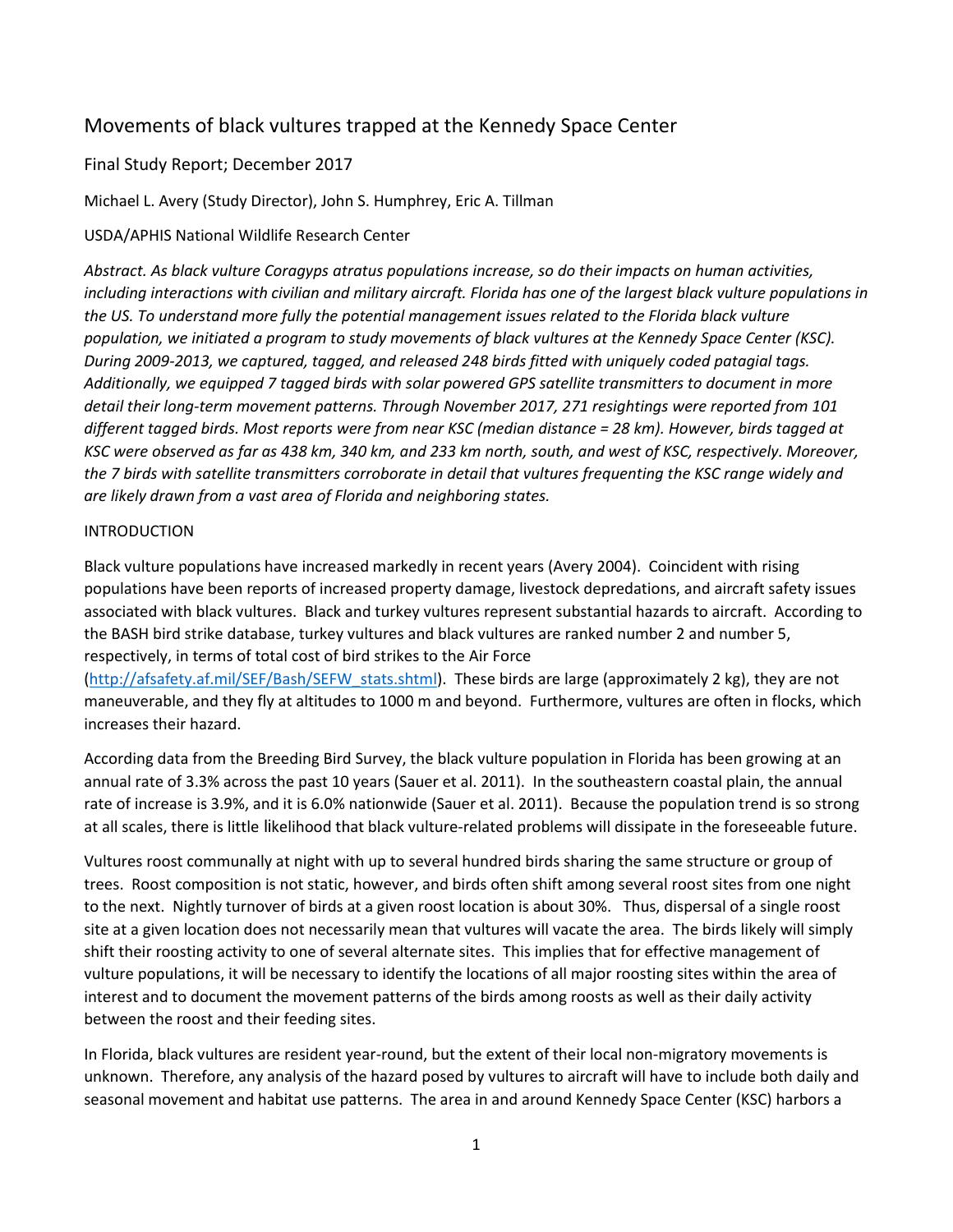healthy black vulture population which can create dangerous situations for aircraft using the landing strip there as well as at nearby Patrick Air Force Base. While vultures are not the only threat to aviation safety, they are a major one and quantitative information on local black vulture activity and movement patterns can help in development of effective management strategies to lessen risks to pilots. At KSC, we documented short- and long-term black vulture movements and quantified their flight patterns.

## METHODS

To obtain the information necessary for effective management, we fitted 7 birds with satellite transmitters to record altitude, heading and speed during daylight hours. We captured black vultures on KSC using baited walkin traps (9.3 x 3.1 x 1.8-m), and we marked each of them for visual identification with uniquely coded white cattle ear tags (Allflex, Inc., Dallas, TX) attached to the patagium of the right wing (Wallace et al. 1980, Sweeney et al. 1985). We attached solar-powered Global Positioning System (GPS) satellite transmitters (model PTT-100, Microwave Telemetry, Columbia, MD) on black vultures with a backpack harness (Humphrey et al. 2000, Humphrey and Avery 2014). The units weighed 70g, which conformed to the 4% of body mass limit for a 2-kg vulture permitted by the USFWS Bird Banding Lab for attachment of avian transmitters. The transmitters we deployed had been refurbished after being used in a prior study (Avery et al. 2011). We released all captured birds at the trap site, and we solicited reports of sightings of tagged birds which supplemented the information from the transmittered birds.

## RESULTS

From 21 April 2009 until 31 January 2013, we captured, tagged, and released 248 black vultures at KSC. Through November 2017, there had been 271 resightings representing 102 birds. Individuals were resighted up 19 times. Based on the reported resightings, 76 individuals were known to survive 1 year post-release, and just 1 individual is known to have survived 5 years post-release (Figure 1).

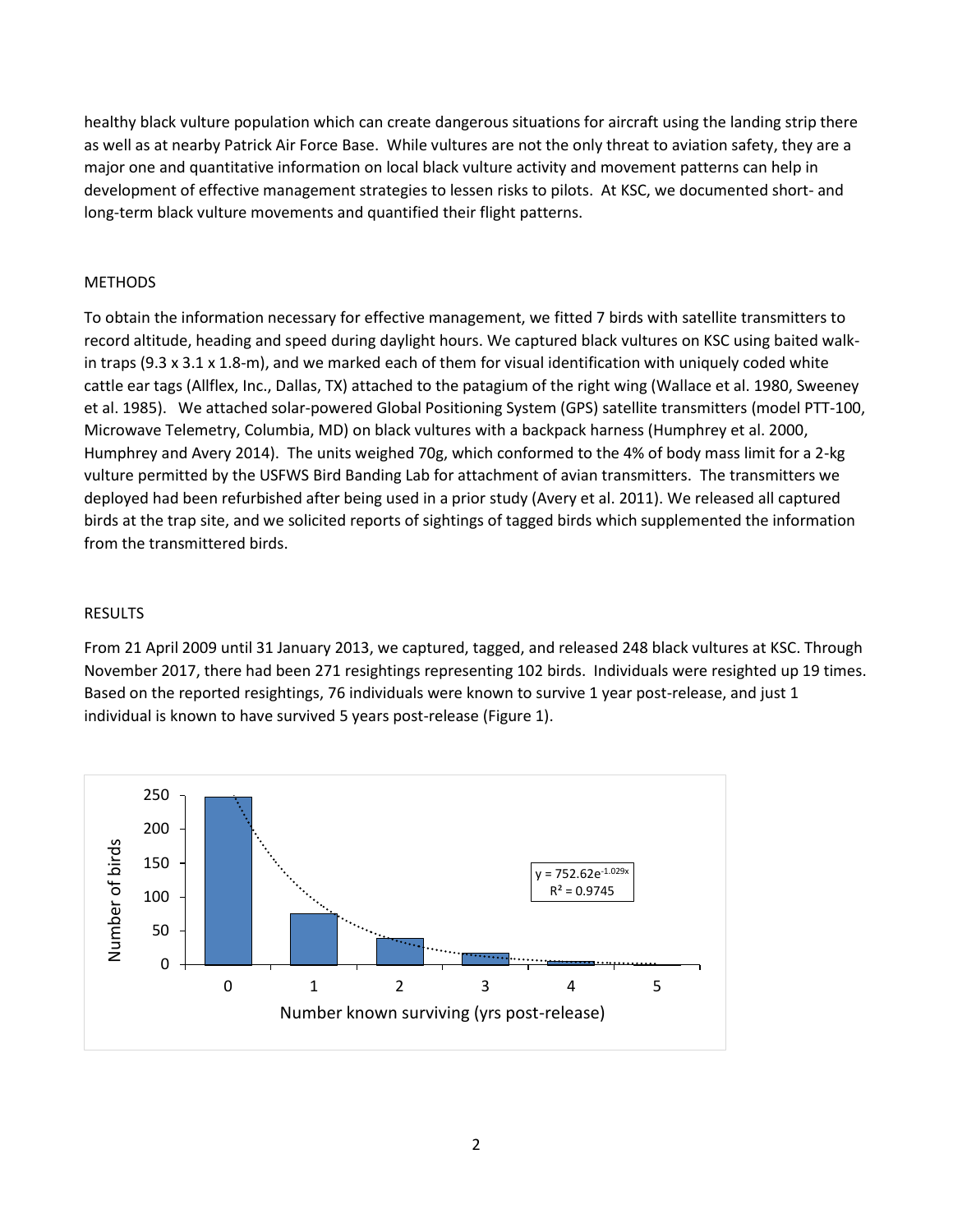|            |        | Number of birds |             |                 |                | Days to resighting |        |
|------------|--------|-----------------|-------------|-----------------|----------------|--------------------|--------|
| Age class  | Tagged | Resighted       | % resighted | Total sightings | Sightings/bird | Mean               | Median |
| HY         | 68     | 32              | 47.1        | 56              | 1.8            | 642                | 542    |
| SΥ         | 40     | 20              | 50.0        | 36              | 1.8            | 772                | 619    |
| <b>ASY</b> | 140    | 50              | 35.7        | 180             | 3.6            | 672                | 571    |
| Total      | 248    | 102             | 41.1        | 272             | 2.7            | 682                | 583    |

Most of the birds were tagged as ASY, and the number of resightings per bird for this age class was twice that of HY and SY birds. Nevertheless, the proportions of the younger age classes that were resighted exceeded that for ASY birds (Table 1).

Most resightings occurred within KSC or nearby; just 11 of 102 reports of tagged birds were >100 km (Figure 2). The few distant reports of tagged birds ranged from Everglades National Park (340 km south) to Edisto Island, SC (438 km north), and across the peninsula to Indian Shores, FL (233 km west). Potentially, black vultures at KSC are interacting with conspecifics throughout peninsular Florida, eastern Georgia, and southern South Carolina, an area on the order of 200,000 km<sup>2</sup>.

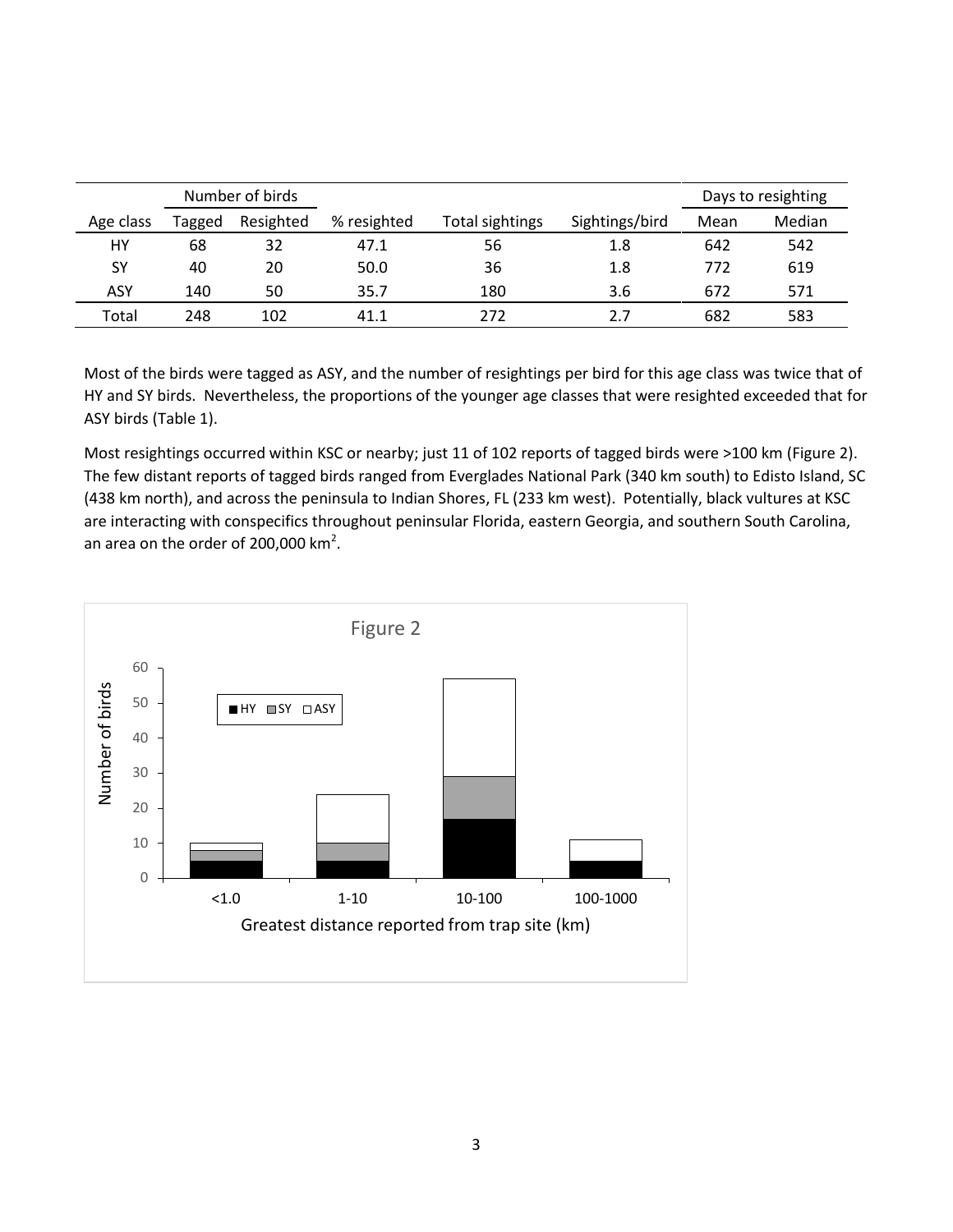## Transmitter Birds

The 7 transmittered birds produced an average of 4684 (SD = 1336) data records, of which an average of 363 (SD = 250) had a recorded speed >1 knot, indicative that the bird was in flight (Table 2). One bird, PMH, is known dead. Its transmitter and wing tag were recovered at the last recorded location. The fates of the remaining birds are not known. Two birds, PMP and PMV, were resighted after their units had stopped transmitting, so cessation of transmitting is not a reliable indicator of death of a transmittered bird.

|               |          |                                |              | Number of records |        |      |                                             |  |  |
|---------------|----------|--------------------------------|--------------|-------------------|--------|------|---------------------------------------------|--|--|
|               |          | Tag-Unit Age-Sex Date released | Last contact | Total             | In air | %    | <b>Final location</b>                       |  |  |
| MHT-48        | SY - U   | 21 Apr 2009                    | 10 Sep 2013  | 4933              | 351    | 7.1  | Osceola County                              |  |  |
| MHX-51        | ASY - U  | 21 Apr 2009                    | 4 Mar 2012   | 4412              | 527    | 11.9 | <b>KSC</b>                                  |  |  |
| <b>PMH-54</b> | $SY - U$ | 23 Sep 2010                    | 26 May 2011  | 2892              | 211    | 7.3  | Dead; Holopaw, Osceola County               |  |  |
| <b>PML-61</b> | ASY - U  | 23 Sep 2010                    | 4 Aug 2012   | 7059              | 897    | 12.7 | <b>Brevard County</b>                       |  |  |
| <b>PMP-56</b> | $SY - U$ | 23 Sep 2010                    | 3 Jan 2012   | 5725              | 144    | 2.5  | Resighted 3 May 2012, KSC                   |  |  |
| <b>PMT-59</b> | SY - M   | 24 Apr 2012                    | 11 Nov 2013  | 3131              | 162    | 5.2  | <b>Eastern Orange County</b>                |  |  |
| <b>PMV-50</b> | ASY - F  | 24 Apr 2012                    | 2 Jun 2013   | 4639              | 247    | 5.3  | Resighted 1 Mar 2016, Collier Co., landfill |  |  |

Across all birds and seasons, 7.7% of total records birds were indicative of birds in flight. This compares to 8.4% for the 11 black vultures tracked in a previous study at Marine Corps Air Base, Beaufort, SC (Avery et al. 2011).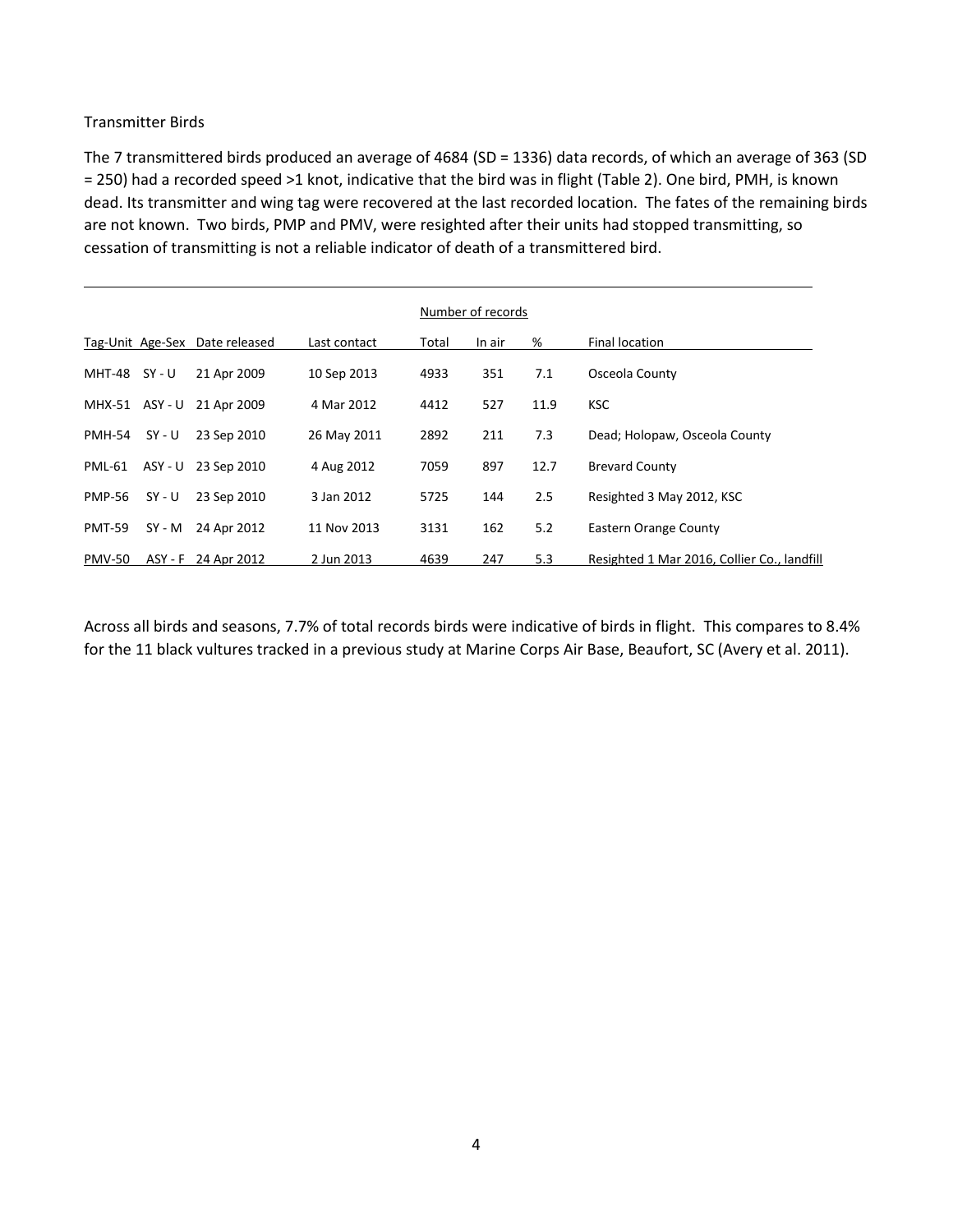The transmittered birds did not restrict their movements to the Space Center. This was exemplified by BLVU PMH which ranged from KSC to Florida's Gulf coast and into south Florida.





Thus, to make our analysis of their movement patterns more relevant to the KSC, we selected just the locations falling within the boundary of the facility (Figure 3).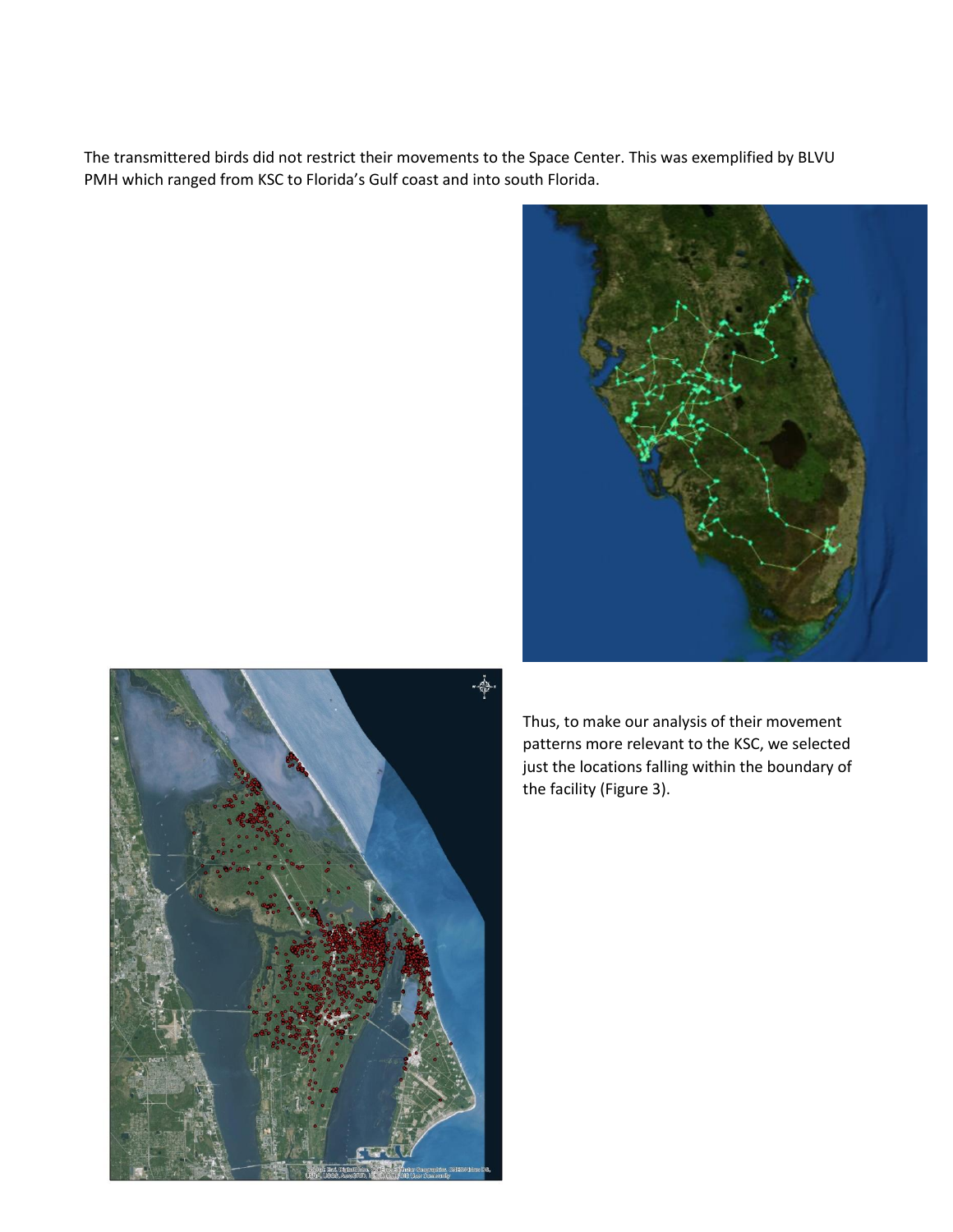We adjusted the times of the resulting 8001 records to express them in terms of hours after local sunrise (time = 0), and then calculated the hourly percentage of black vultures in flight for each of the next 12 hours. With this



more focused sample of locations, the overall percentage of black vultures in flight at KSC was 8.5%. The seasonal pattern of flight activity for these 7 transmittered birds at KSC reflected the same pattern we observed at Beaufort, with maximum flight activity (11.4%) occurring during the January-March, and minimal flight activity (5.0%) during July-September (Figure 4).

The pattern varied somewhat with season, but generally black vultures were in the air mostly during hours 5-8 after local sunrise (Figure 5).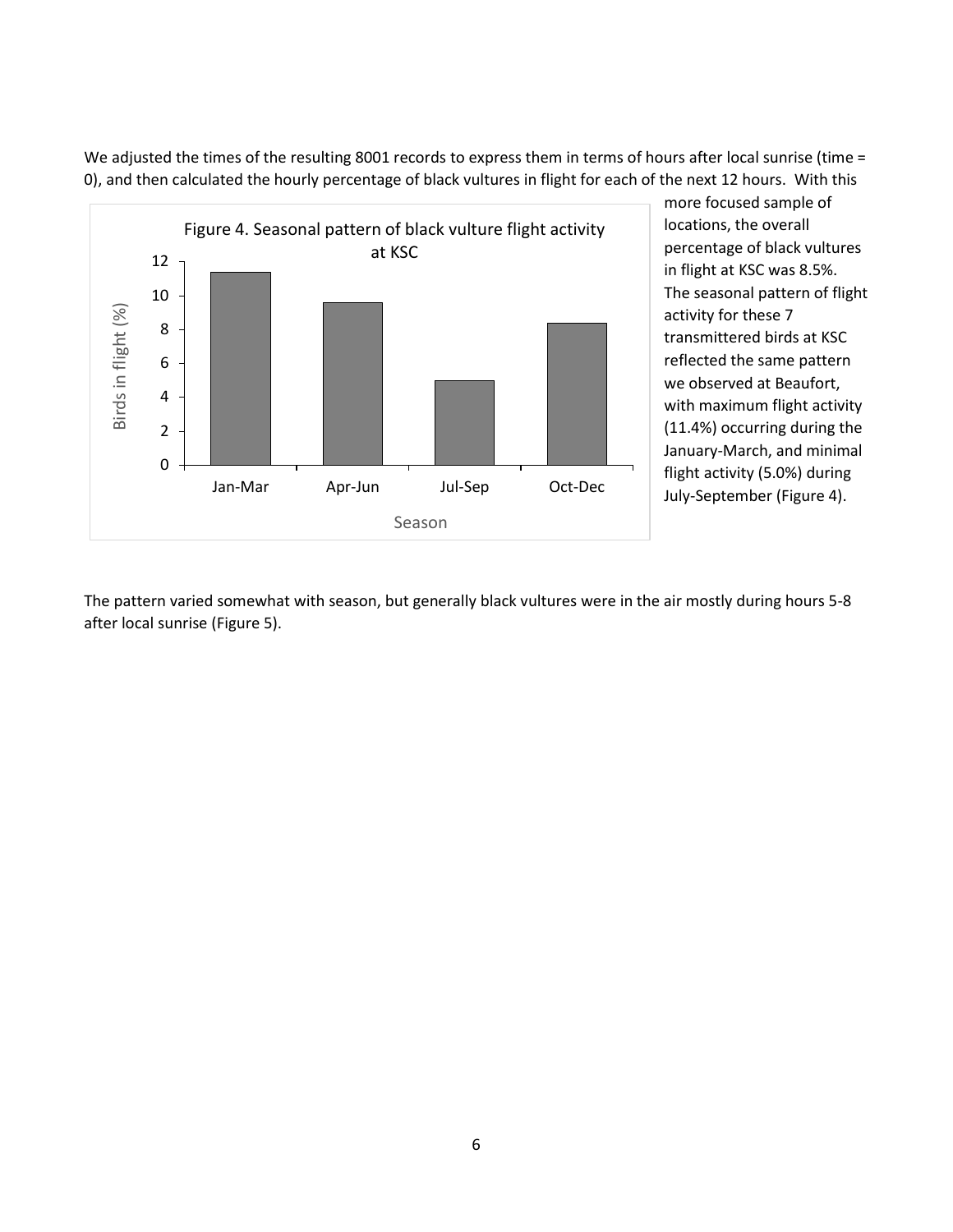

Median flight altitude of black vultures at KSC varied from 69.5 m during October-December to 246 m during July-September (Figure 6). During daylight hours, the median flight altitude increase steadily up to hour 7 after sunrise (215.5 m) and then remained at 157 m or greater through hour 10 before abruptly declining (Figure 7). The observed resurgence in hour 12 is difficult to explain except as the consequence of statistical vagaries associated with the small sample size ( $N = 14$ ) for that hour.

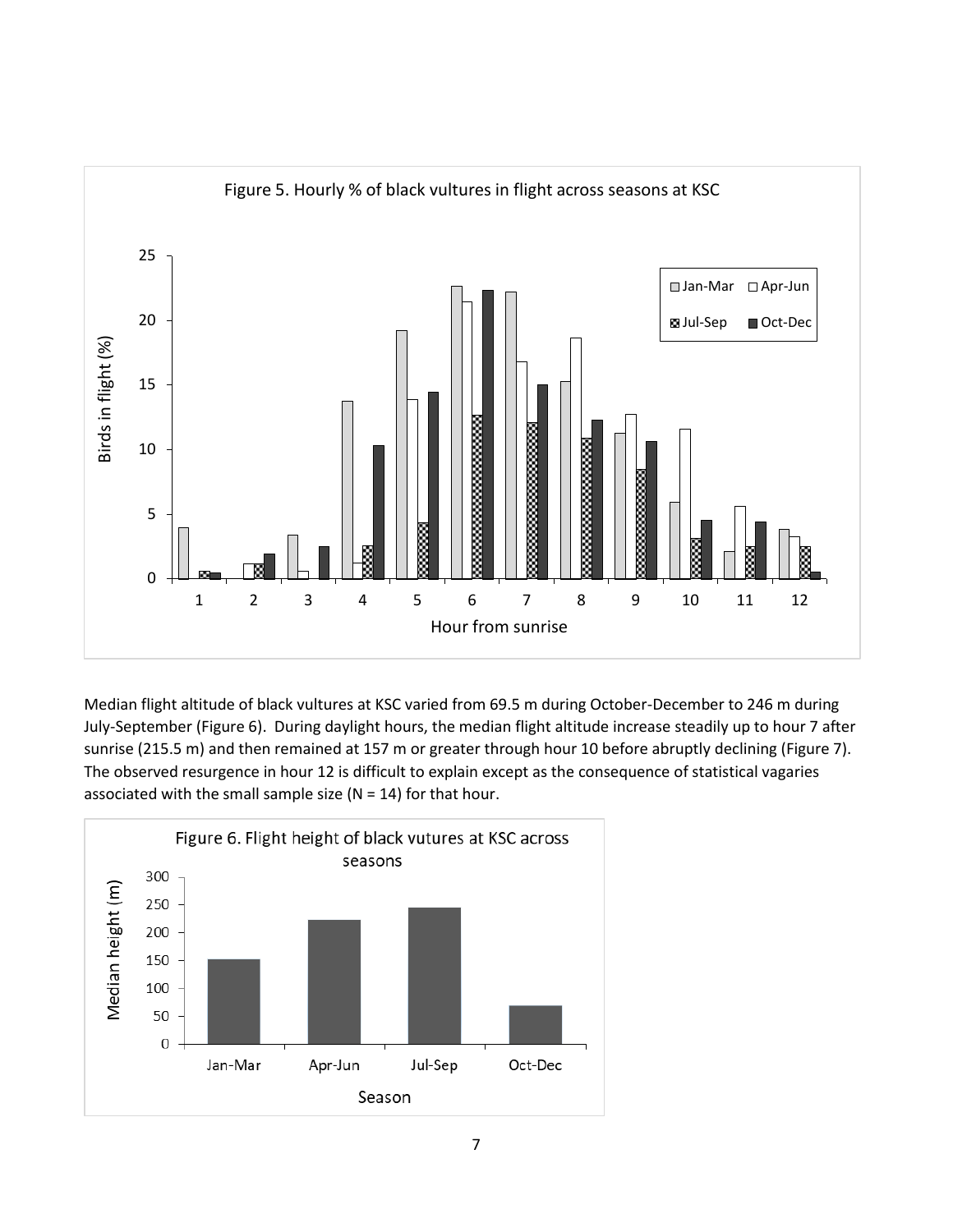

#### SUMMARY

Black vultures tagged at the Kennedy Space Center represent a small fraction of the total number of vultures that potentially pass through the facility in a given week, month, or year. The area from which vultures are drawn to KSC extends throughout peninsular Florida and beyond into Georgia and South Carolina. Any efforts to implement population management strategies would have to account for this wide-ranging aspect of the population to be effective. Our results show that black vultures are mostly in the air during hours 5-8 after sunrise, and that when aloft, they are generally above 150 m. There is also a seasonal aspect to their behavior, with most activity occurring in the winter (January-March), and the summer months (June-August) having the least flight activity. Integrated management to reduce adverse impacts to property and human health and safety at specific sites will likely include intense harassment, removal of food resources, and application of perch deterrents.

#### LITERATURE CITED

Avery, M. L. 2004. Trends in North American vulture populations. Vertebr. Pest Conf. 21:116-121.

Avery M. L., J. S. Humphrey, T. S. Daughtery, J. W. Fischer, M. P. Milleson, E. A. Tillman, W. E. Bruce, and W. D. Walter. 2011. Vulture flight behavior and implications for aircraft safety. J. Wildl. Manage. 75:1581–1587.

Humphrey, J. S. and M. L. Avery. 2014. An improved satellite transmitter harness attachment technique. Journal of Raptor Research 48:289-291.